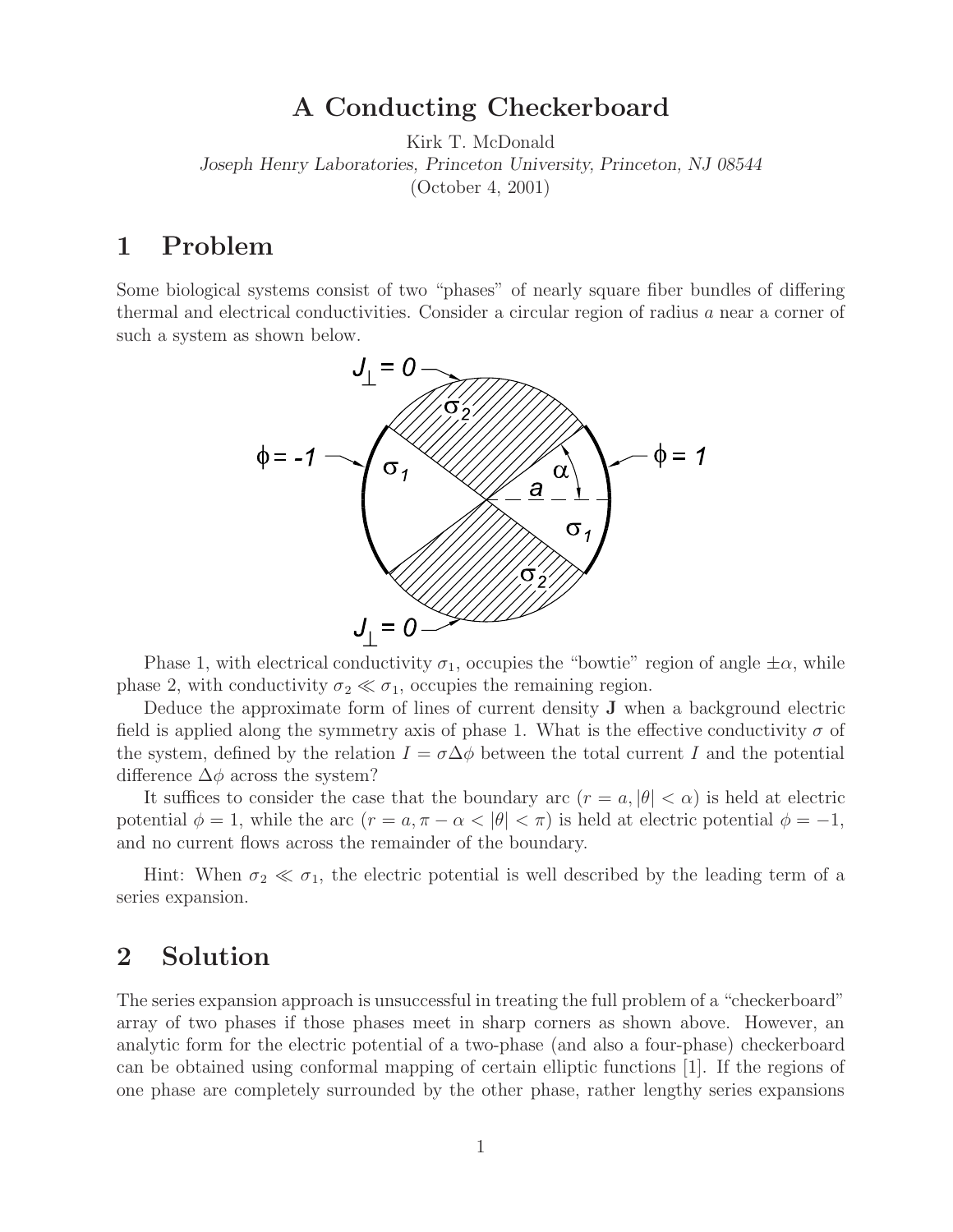for the potential can be given [2]. The present problem is based on work by Grimvall [3] and Keller [4].

In the steady state, the electric field obeys  $\nabla \times \mathbf{E} = 0$ , so that **E** can be deduced from a scalar potential  $\phi$  via  $\mathbf{E} = -\nabla \phi$ . The steady current density obeys  $\nabla \cdot \mathbf{J} = 0$ , and is related to the electric field by Ohm's law,  $\mathbf{J} = \sigma \mathbf{E}$ . Hence, within regions of uniform conductivity,  $\nabla \cdot \mathbf{E} = 0$  and  $\nabla^2 \phi = 0$ . Thus, we seek solutions to Laplace's equations in the four regions of uniform conductivity, subject to the stated boundary conditions at the outer radius, as well as the matching conditions that  $\phi$ ,  $E_{\parallel}$ , and  $j_{\perp}$  are continuous at the boundaries between the regions.

We analyze this two-dimensional problem in a cylindrical coordinate system  $(r, \theta)$  with origin at the corner between the phases and  $\theta = 0$  along the radius vector that bisects the region whose potential is unity at  $r = a$ . The four regions of uniform conductivity are labeled I, II, III and IV as shown below.



Since  $J_{\perp} = J_r = \sigma E_r = -\sigma \partial \phi / \partial r$  at the outer boundary, the boundary conditions at  $r = a$  can be written as,

$$
\phi_I(r=a) = 1,\tag{1}
$$

$$
\frac{\partial \phi_{II}(r=a)}{\partial r} = \frac{\partial \phi_{IV}(r=a)}{\partial r} = 0, \tag{2}
$$

$$
\phi_{III}(r=a) = -1. \tag{3}
$$

Likewise, the condition that  $j_{\perp} = j_{\theta} = \sigma E_{\theta} = -(\sigma/r)\partial \phi/\partial \theta$  is continuous at the boundaries between the regions can be written as,

$$
\sigma_1 \frac{\partial \phi_I(\theta = \alpha)}{\partial \theta} = \sigma_2 \frac{\partial \phi_{II}(\theta = \alpha)}{\partial \theta}, \qquad (4)
$$

$$
\sigma_1 \frac{\partial \phi_{III}(\theta = \pi - \alpha)}{\partial \theta} = \sigma_2 \frac{\partial \phi_{II}(\theta = \pi - \alpha)}{\partial \theta},
$$
\n(5)

From the symmetry of the problem we see that,

$$
\phi(-\theta) = \phi(\theta),\tag{6}
$$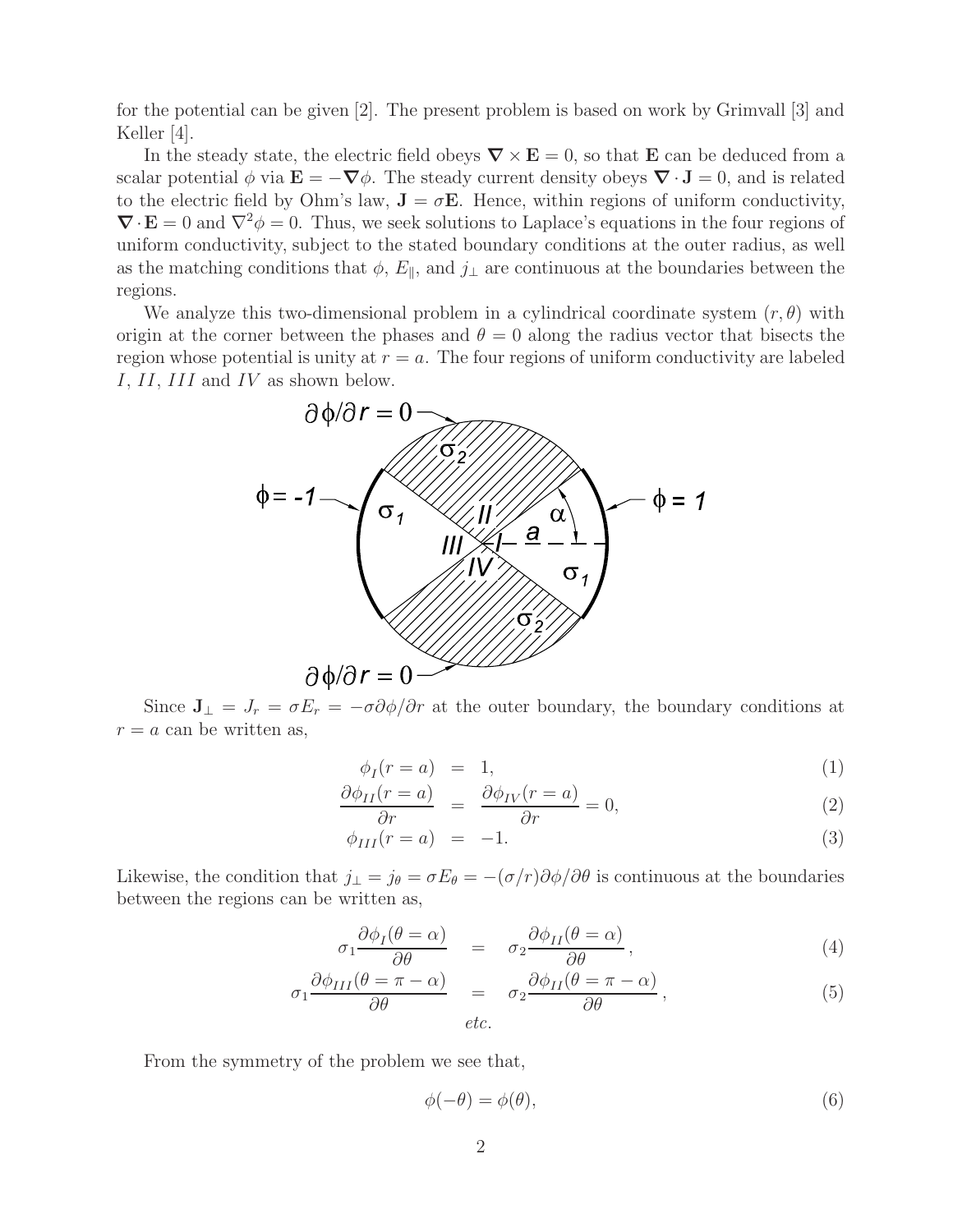$$
\phi(\pi - \theta) = -\phi(\theta),\tag{7}
$$

and in particular  $\phi(r=0) = 0 = \phi(\theta = \pm \pi/2)$ .

We recall that two-dimensional solutions to Laplace's equations in cylindrical coordinates involve sums of products of  $r^{\pm k}$  and  $e^{\pm ik\theta}$ , where k is the separation constant that in general can take on a sequence of values. Since the potential is zero at the origin, the radial function is only  $r^k$ . The symmetry condition (6) suggests that the angular functions for region I be written as  $\cos k\theta$ , while the symmetry condition (7) suggests that we use  $\sin k(\pi/2 - |\theta|)$  in regions II and IV and  $\cos k(\pi - \theta)$  in region III. That is, we consider the series expansions,

$$
\phi_I = \sum A_k r^k \cos k\theta, \tag{8}
$$

$$
\phi_{II} = \phi_{IV} = \sum B_k r^k \sin k \left( \frac{\pi}{2} - |\theta| \right), \qquad (9)
$$

$$
\phi_{III} = -\sum A_k r^k \cos k(\pi - \theta). \tag{10}
$$

The potential must be continuous at the boundaries between the regions, which requires,

$$
A_k \cos k\alpha = B_k \sin k \left(\frac{\pi}{2} - \alpha\right). \tag{11}
$$

The normal component of the current density is also continuous across these boundaries, so eq. (4) tells us that,

$$
\sigma_1 A_k \sin k\alpha = \sigma_2 B_k \cos k \left(\frac{\pi}{2} - \alpha\right). \tag{12}
$$

On dividing eq. (12) by eq. (11) we find that,

$$
\tan k\alpha = \frac{\sigma_2}{\sigma_1} \cot k \left(\frac{\pi}{2} - \alpha\right) \,. \tag{13}
$$

There is an infinite set of solutions to this transcendental equation. When  $\sigma_2/\sigma_1 \ll 1$  we expect that only the first term in the expansions (8)-(9) will be important, and in this case we expect that both k $\alpha$  and  $k(\pi/2 - \alpha)$  are small. Then, eq. (13) can be approximated as,

$$
k\alpha \approx \frac{\sigma_2/\sigma_1}{k(\frac{\pi}{2} - \alpha)},\tag{14}
$$

and hence,

$$
k^2 \approx \frac{\sigma_2/\sigma_1}{\alpha(\frac{\pi}{2} - \alpha)} \ll 1.
$$
\n(15)

Equation (11) also tells us that for small  $k\alpha$ ,

$$
A_k \approx B_k k \left(\frac{\pi}{2} - \alpha\right). \tag{16}
$$

Since we now approximate  $\phi_I$  by the single term  $A_k r^k \cos k\theta \approx A_k r^k$ , the boundary condition (1) at  $r = a$  implies that,

$$
A_k \approx \frac{1}{a^k},\tag{17}
$$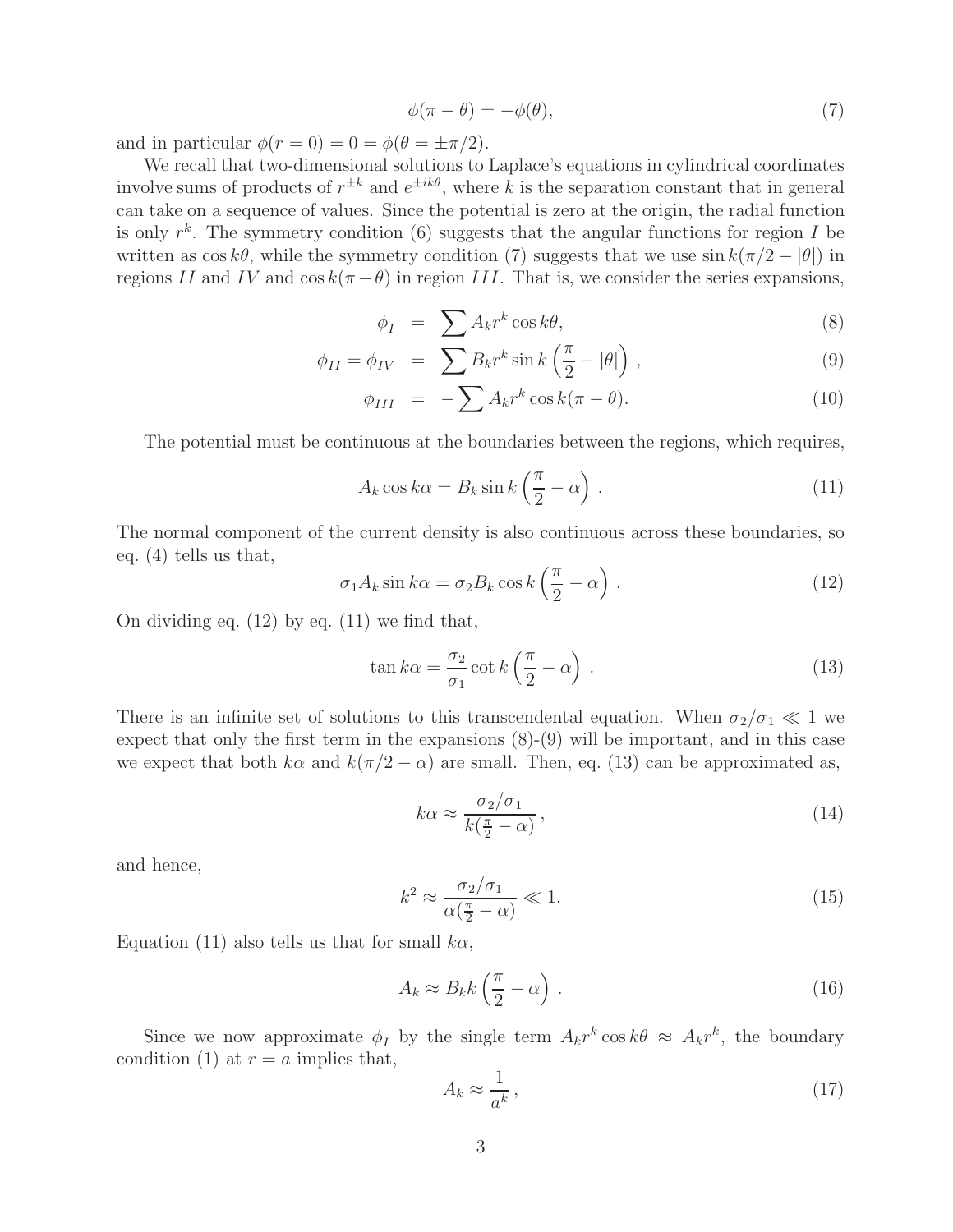and eq. (16) then gives,

$$
B_k \approx \frac{1}{ka^k(\frac{\pi}{2} - \alpha)} \gg A_k. \tag{18}
$$

The boundary condition (2) now becomes,

$$
0 = kB_k a^{k-1} \sin k \left(\frac{\pi}{2} - \theta\right) \approx \frac{k\left(\frac{\pi}{2} - \theta\right)}{a\left(\frac{\pi}{2} - \alpha\right)},\tag{19}
$$

which is approximately satisfied for small  $k$ .

So we accept the first terms of eqs.  $(8)-(10)$  as our solution, with k,  $A_k$  and  $B_k$  given by eqs. (15), (17) and (18).

In region  $I$  the electric field is given by,

$$
E_r = -\frac{\partial \phi_I}{\partial r} \approx -k \frac{r^{k-1}}{a^k} \cos k\theta \approx -k \frac{r^{k-1}}{a^k},\qquad(20)
$$

$$
E_{\theta} = -\frac{1}{r} \frac{\partial \phi_I}{\partial \theta} \approx k \frac{r^{k-1}}{a^k} \sin k\theta \approx k^2 \theta \frac{r^{k-1}}{a^k}.
$$
 (21)

Thus, in region I,  $E_{\theta}/E_r \approx k\theta \ll 1$ , so the electric field, and the current density, is nearly radial. In region  $II$  the electric field is given by,

$$
E_r = -\frac{\partial \phi_{II}}{\partial r} \approx -k \frac{r^{k-1}}{ka^k(\frac{\pi}{2} - \alpha)} \sin k \left(\frac{\pi}{2} - \theta\right) \approx -k \frac{r^{k-1}}{a^k} \frac{\frac{\pi}{2} - \theta}{\frac{\pi}{2} - \alpha},\tag{22}
$$

$$
E_{\theta} = -\frac{1}{r} \frac{\partial \phi_{II}}{\partial \theta} \approx k \frac{r^{k-1}}{k a^k (\frac{\pi}{2} - \alpha)} \cos k \left(\frac{\pi}{2} - \theta\right) \approx \frac{r^{k-1}}{a^k (\frac{\pi}{2} - \alpha)}.
$$
 (23)

Thus, in region II,  $E_r/E_\theta \approx k(\pi/2 - \theta) \ll 1$ , so the electric field, and the current density, is almost purely azimuthal.

The current density **J** follows the lines of the electric field **E**, and therefore behaves as sketched below:



The total current can be evaluated by integrating the current density at  $r = a$  in region I,

$$
I = 2a \int_0^{\alpha} J_r d\theta = 2a\sigma_1 \int_0^{\alpha} E_r(r=a) d\theta \approx -2k\sigma_1 \int_0^{\alpha} d\theta = -2k\sigma_1 \alpha = -2\sqrt{\frac{\sigma_1 \sigma_2 \alpha}{\frac{\pi}{2} - \alpha}}.
$$
 (24)